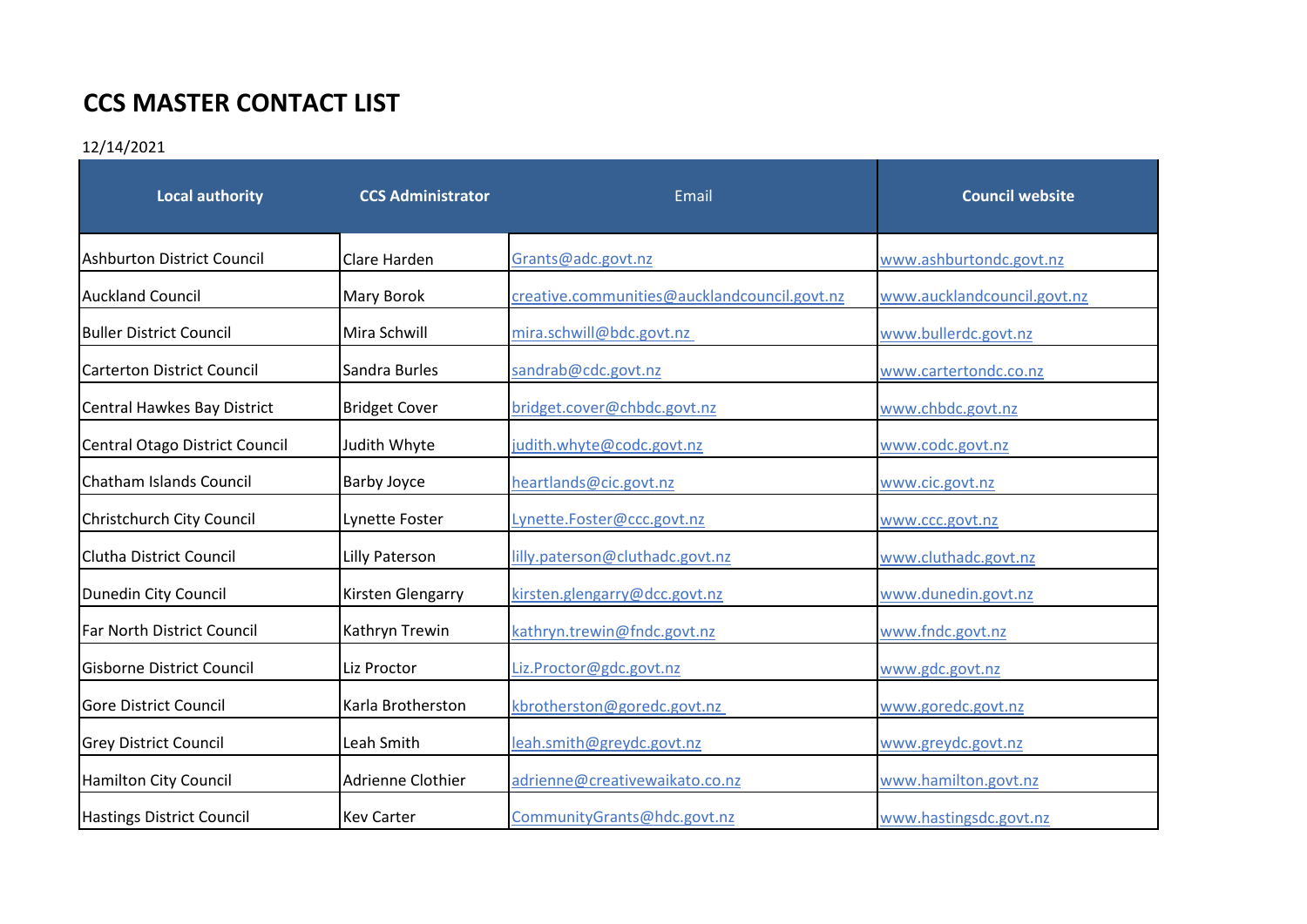| Hauraki District Council          | Katie McLaren         | Katie.McLaren@hauraki-dc.govt.nz     | www.hauraki-dc.govt.nz  |
|-----------------------------------|-----------------------|--------------------------------------|-------------------------|
| Horowhenua District Council       |                       | recordsprocessing@horowhenua.govt.nz | www.horowhenua.govt.nz  |
| Hurunui District Council          | <b>Maree Hare</b>     | maree.hare@hurunui.govt.nz           | www.hurunui.govt.nz     |
| <b>Hutt City Council</b>          | Debbie Hunter         | debbie.hunter@huttcity.govt.nz       | www.huttcity.govt.nz    |
| <b>Invercargill City Council</b>  | Amelie Schuberth      | Creative@icc.govt.nz                 | www.icc.govt.nz         |
| Kaikoura District Council         | Arlene Brown          | arlene.brown@kaikoura.govt.nz        | www.kaikoura.govt.nz    |
| Kaipara District Council          | Jenny Rooney          | <u>irooney@kaipara.govt.nz</u>       | www.kaipara.govt.nz     |
| Kapiti Coast District Council     | Nerita Clark          | creativecs@kapiticoast.govt.nz       | www.kapiticoast.govt.nz |
| Kawerau District Council          | Theresa Barnett       | theresa.barnett@kaweraudc.govt.nz    | www.kaweraudc.govt.nz   |
| Mackenzie District Council        | <b>Arlene Goss</b>    | arlene.goss@mackenzie.govt.nz        | www.mackenzie.govt.nz   |
| Manawatu District Council         | Janine Hawthorn       | janine.hawthorn@mdc.govt.nz          | www.mdc.govt.nz         |
| Marlborough District Council      | Jodie Griffiths       | Jodie.griffiths@marlborough.govt.nz  | www.marlborough.govt.nz |
| <b>Masterton District Council</b> | Deanna Elwin          | deannae@mstn.govt.nz                 | www.mstn.govt.nz        |
| Matamata-Piako District           | Sandra Harris         | sharris@mpdc.govt.nz                 | www.mpdc.govt.nz        |
| Napier City Council               | <b>Belinda McLeod</b> | belindam@napier.govt.nz              | www.napier.govt.nz      |
| Nelson City Council               | Lloyd Harwood         | artscouncilnsn@gmail.com             | www.nelson.govt.nz      |
| New Plymouth District Council     | Callum Williamson     | Callum.Williamson@npdc.govt.nz       | www.newplymouthnz.com   |
| Opotiki District Council          | <b>Teri Curtis</b>    | teric@odc.govt.nz                    | www.odc.govt.nz         |
| Otorohanga District Council       | <b>Colin Tutty</b>    | colin@otodc.govt.nz                  | www.otodc.govt.nz       |
| Palmerston North City             | <b>Gillian Tasker</b> | Gillian.Tasker@pncc.govt.nz          | www.pncc.govt.nz        |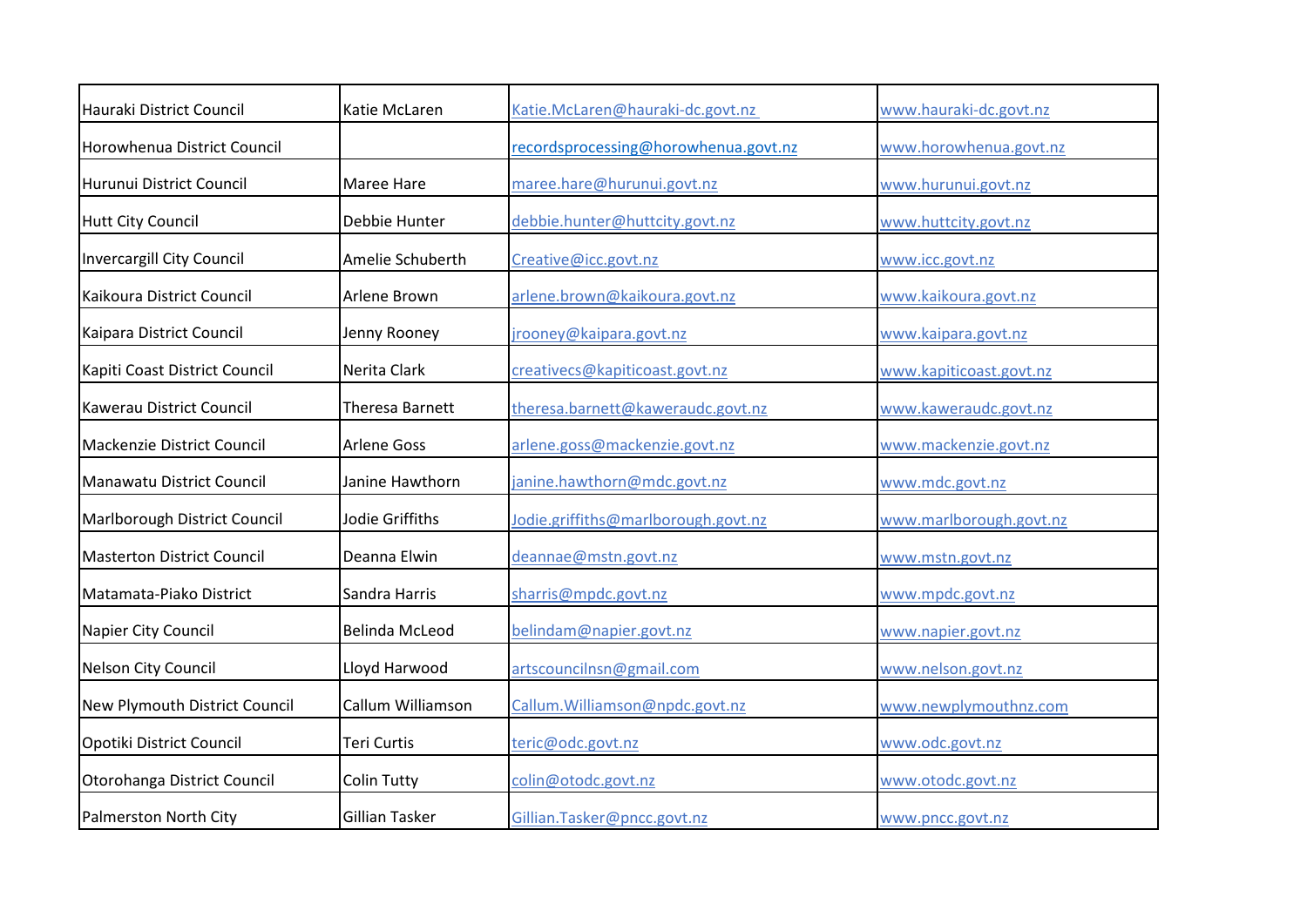| Porirua City Council              | Georgie Keyse           | Georgie.Keyse@poriruacity.govt.nz     | www.pcc.govt.nz             |
|-----------------------------------|-------------------------|---------------------------------------|-----------------------------|
| Queenstown Lakes District         | Jan Maxwell             | Jan.Maxwell@qldc.govt.nz              | www.qldc.govt.nz            |
| Rangitikei District Council       | Ash Garstang            | Ash.Garstang@rangitikei.govt.nz       | www.rangitikei.govt.nz      |
| Rotorua Lakes Council             | <b>Julie Parsons</b>    | Julie.parsons@rotorualc.nz            | www.rotorualakescouncil.nz  |
| Ruapehu District Council          | <b>Candice McNaught</b> | Candice.McNaught@ruapehudc.govt.nz    | www.ruapehudc.govt.nz       |
| Selwyn District Council           | Kelsey Waghorn          | Kelsey.waghorn@selwyn.govt.nz         | www.selwyn.govt.nz          |
| South Taranaki District           | Jacinta Fitzgerald      | funding@stdc.govt.nz                  | www.southtaranaki.com       |
| South Waikato District Council    | Rangimarie Smith        | Rangimarie.Smith@southwaikato.govt.nz | www.southwaikato.govt.nz    |
| South Wairarapa District          | Kaitlyn Carmichael      | kaitlyn.carmichael@swdc.govt.nz       | www.swdc.govt.nz            |
| Southland District Council        | Shanin Brider           | Shanin.Brider@southlanddc.govt.nz     | www.southlanddc.govt.nz     |
| <b>Stratford District Council</b> | Rhonda Vanstone         | RVanstone@stratford.govt.nz           | www.stratford.govt.nz       |
| Tararua District Council          | Carole Wilton           | carole@tararua.com                    | www.tararuadc.govt.nz       |
| <b>Tasman District Council</b>    | Lani Evans              | Lani.evans@tasman.govt.nz             | www.tasman.govt.nz          |
| <b>Taupo District Council</b>     | <b>Rose Prisk</b>       | rprisk@taupo.govt.nz                  | www.taupodc.govt.nz         |
| Tauranga City Council             | Annie Hill              | annie@creativebop.org.nz              | www.tauranga.govt.nz        |
| <b>Thames-Coromandel District</b> | Debra Bromley           | debra.bromley@tcdc.govt.nz            | www.tcdc.govt.nz            |
| <b>Timaru District Council</b>    | <b>Grant Hamel</b>      | grant.hamel@timdc.govt.nz             | www.timaru.govt.nz          |
| <b>Upper Hutt City Council</b>    | <b>Greg Finnigan</b>    | greg.finnigan@uhcc.govt.nz            | www.upperhuttcity.com       |
| <b>Waikato District Council</b>   | Lianne van den Bemd     | Lianne.VanDenBemd@waidc.govt.nz       | www.waikatodistrict.govt.nz |
| Waimakariri District Council      | <b>Ben Eldridge</b>     | ben.eldridge@wmk.govt.nz              | www.waimakariri.govt.nz     |